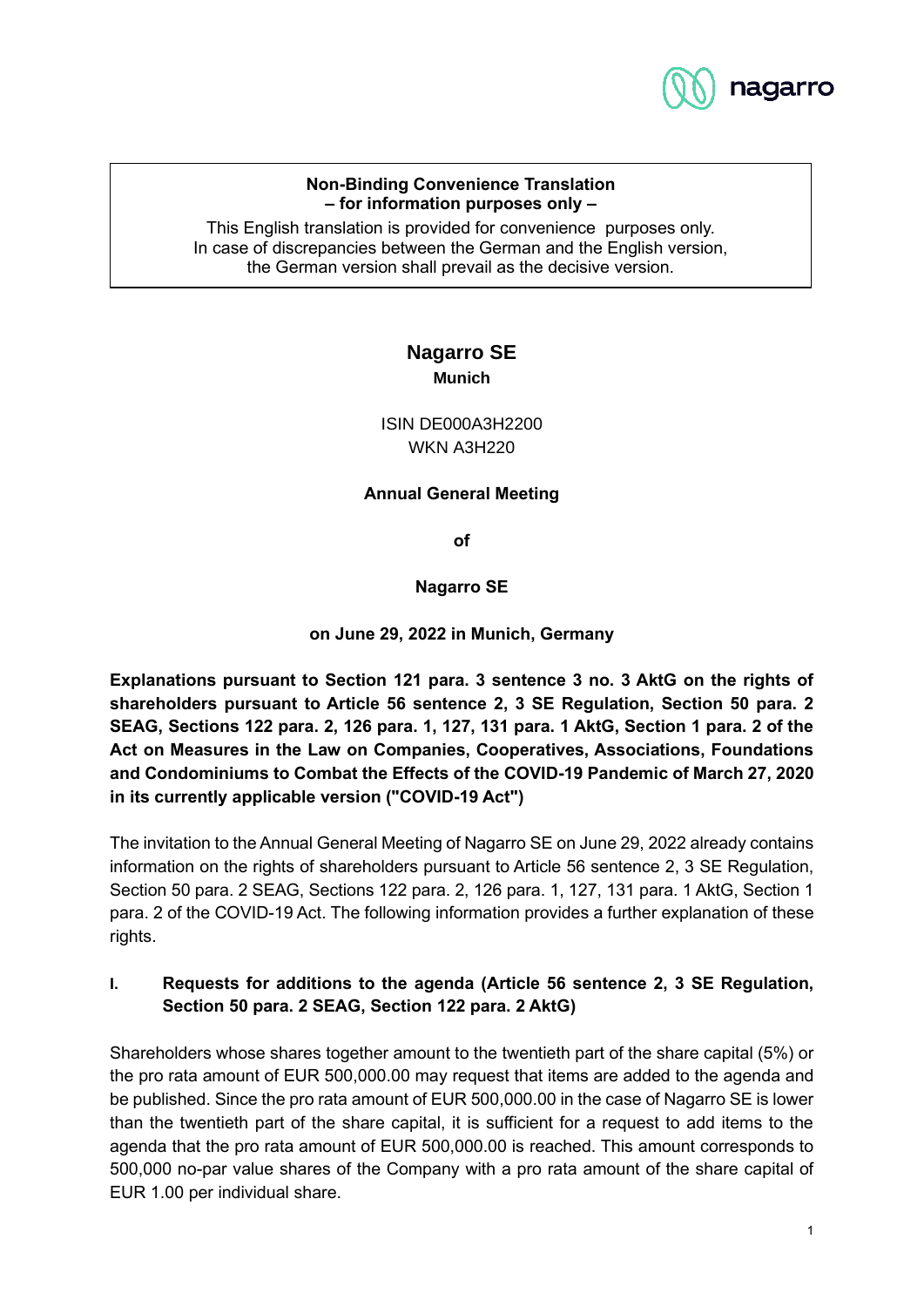

Each new item must be accompanied by a reasoning statement or a draft resolution. The request must be made in writing (Section 126 BGB) to the Management Board of Nagarro SE and must be received by the Company no later than 30 days prior to the Annual General Meeting, i.e., no later than May 29, 2022 (24:00 hours) at the following address:

# **Nagarro SE** Management Board Einsteinstrasse 172 81677 Munich Germany

Additions to the agenda which are to be announced – unless they have already been announced with the notice of the Annual General Meeting –will be published in the Federal Gazette without undue delay after receipt of the request and forwarded for publication to such media as can be expected to disseminate the information throughout the European Union. They will also be published on the Company's website at https://www.nagarro.com/de/investorrelations/agm and communicated to shareholders.

## **II. Countermotions and election proposals by shareholders pursuant to Sections 126 para. 1 and 127 AktG**

Shareholders may submit countermotions to a proposal by the Management Board and the Supervisory Board on a specific item on the agenda. Countermotions must be substantiated. In addition, shareholders have the opportunity to make proposals for the election of Supervisory Board members or auditors of the Company. Election proposal do not have to be substantiated. Countermotions (including reasons) and election proposals must be sent exclusively to the address below. Countermotions and election proposals sent to any other address will not be considered.

#### **Nagarro SE**

## Einsteinstrasse 172 81677 Munich **Germany** Email: hv@nagarro.com

The Company will publish all countermotions and election proposals from shareholders to be made available pursuant to Section 126 AktG and Section 127 AktG and received at the above address by no later than the end of June 14, 2022 (24:00 hours), including the name of the shareholder and the reasons to be made available, on the Company's website at https://www.nagarro.com/de/investor-relations/agm without undue delay after receipt. Any comments by the Boards will also be published there.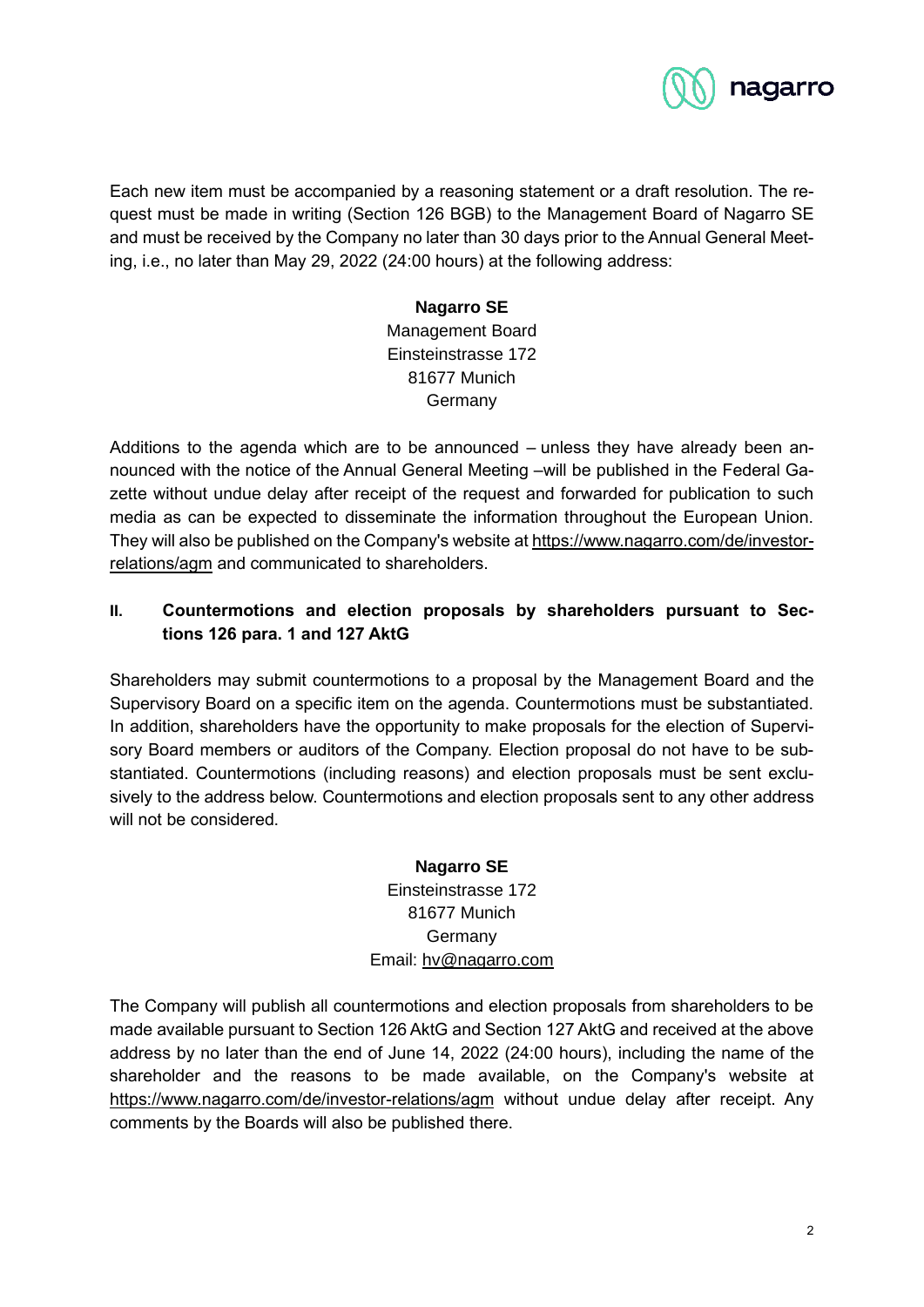

Shareholders are requested to provide evidence of their shareholder status at the same time as submitting a countermotion or election proposal, for example by means of an entry in the share register or a certificate from the depositary bank.

Pursuant to Section 126 para. 2 sentence 1 nos. 1 to 7 AktG, a countermotion and reasoning need not be made available,

- **■** insofar as the Management Board would render itself liable to prosecution by making it accessible,
- **■** if the countermotion led to a resolution of the Annual General Meeting that would be contrary to law or the Articles of Association,
- **■** if the reasoning statement contains obviously false or misleading information in essential points or if it contains insults,
- **■** if a countermotion of the shareholder based on the same facts has already been made available to a General Meeting of the Company pursuant to Section 125 AktG,
- **•** if the same countermotion of the shareholder with essentially the same reasoning has already been made available to at least two General Meetings of the Company in accordance with Section 125 AktG in the last five years and less than one-twentieth of the share capital represented voted in favor of it at the Annual General Meeting,
- if the shareholder indicates that such shareholder will not attend the Annual General Meeting and will not be represented, or
- if the shareholder has failed to make, or cause to be made, a countermotion communicated by such shareholder at two General Meetings in the last two years.

The reasoning does not have to be made available if it exceeds 5,000 characters in total.

The Management Board reserves the right to combine countermotions and their reasons if several shareholders submit countermotions on the same subject matter of the resolution.

The provisions just described apply *mutatis mutandis* to the disclosure of a shareholder's proposal for the election of Supervisory Board members or auditors. Apart from the above-mentioned cases under Section 126 para. 2 AktG, an election proposal also does not need to be made available if it does not contain the information required under Section 124 para. 3 sentence 4 and Section 125 para. 1 sentence 5 AktG, i.e., if the proposal does not contain the name, profession and place of residence of the proposed person or if a proposal for the election of a Supervisory Board member is not accompanied by information on the proposed candidate's memberships of other statutory supervisory boards within the meaning of Section 125 para. 1 sentence 5 AktG. Information on the proposed person's membership of comparable domestic and foreign supervisory bodies of business enterprises should, but need not, be enclosed.

As the Annual General Meeting on June 29, 2022 will be held as a virtual General Meeting without the physical presence of shareholders or their proxies, motions or election proposals by shareholders cannot be made due to the absence of physical presence at the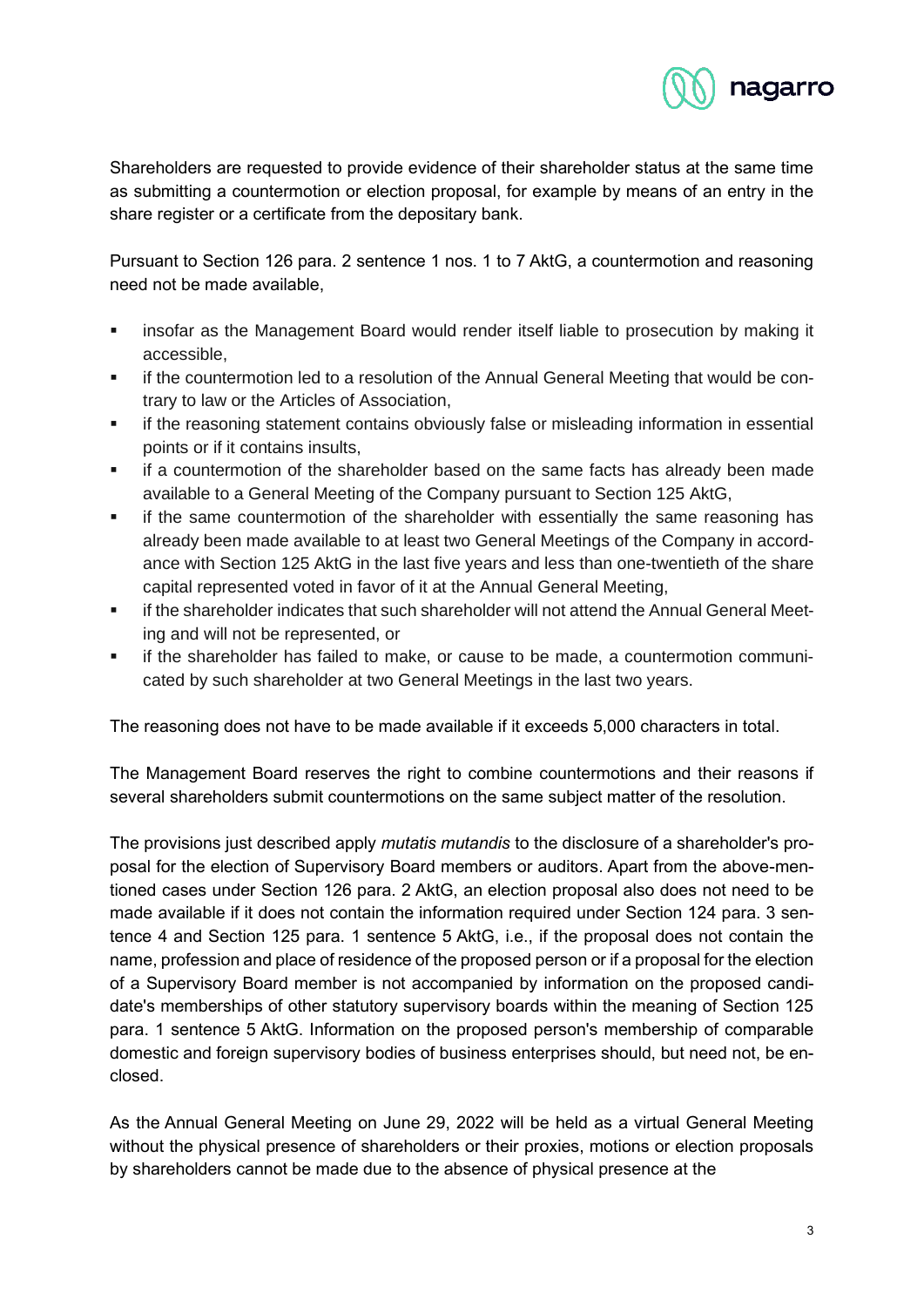

Annual General Meeting. However, motions or election proposals by shareholders which are to be made available pursuant to Section 126 or Section 127 AktG shall be deemed to have been made at the General Meeting pursuant to Section 1 para. 2 sentence 3 of the COVID-19 Act if the shareholder making the motion or the election proposal is duly authorized and registered for the Annual General Meeting.

# III. Shareholders' right to information pursuant to Section 131 para. 1 AktG in con**junction with Section 1 para. 2 of the COVID-19 Act/shareholders' right to ask questions**

The shareholders' right to information pursuant to Section 131 para.1 AktG is restricted in the case of a virtual General Meeting pursuant to Section 1 para. 2 of the COVID-19 Act. Accordingly, shareholders only have the right to ask questions by way of electronic communication (Section 1 para. 2 sentence 1 no. 3 of the COVID-19 Act). The Management Board may also stipulate that questions must be submitted no later than one day prior to the Annual General Meeting (Article 1 para. 2 sentence 2, 2<sup>nd</sup> half sentence of the COVID-19 Act). The Management Board of Nagarro SE has made use of this option with the approval of the Supervisory Board.

On the basis of Section 1 para. 2 sentence 1 no. 3, sentence 2, 2<sup>nd</sup> half sentence of the COVID-19 Act, the Management Board has decided, with the approval of the Supervisory Board, that shareholders must submit their questions to the Company by electronic communication no later than one day before the Annual General Meeting. These may also relate to the legal and business relations of the Company with an affiliated company and the situation of the group and the companies included in the consolidated financial statements. The Management Board will decide how to answer questions at its own dutiful discretion (Section 1 para. 2 sentence 2, 1<sup>st</sup> half sentence of the COVID-19 Act).

Only shareholders who have duly registered for the Annual General Meeting are entitled to submit questions. The questions must be submitted no later than one day prior to the Annual General Meeting, i.e., no later than the end of June 27, 2022 (24:00 hours), exclusively by way of electronic communication via the access-protected InvestorPortal of Nagarro SE at https://www.nagarro.com/de/investor-relations/agm.

No questions may be asked during the Annual General Meeting on June 29, 2022, also no follow-up questions to questions submitted in advance in due time and answered by the Company during the Annual General Meeting.

Questions submitted in languages other than German or English will not be answered. Questions submitted will be answered at the Annual General Meeting on June 29, 2022. As a rule, it is possible to name the questioners when answering the questions. The right to answer frequently asked questions (FAQ) in advance on the Company's website at https://www.nagarro.com/de/investor-relations/agm is reserved.